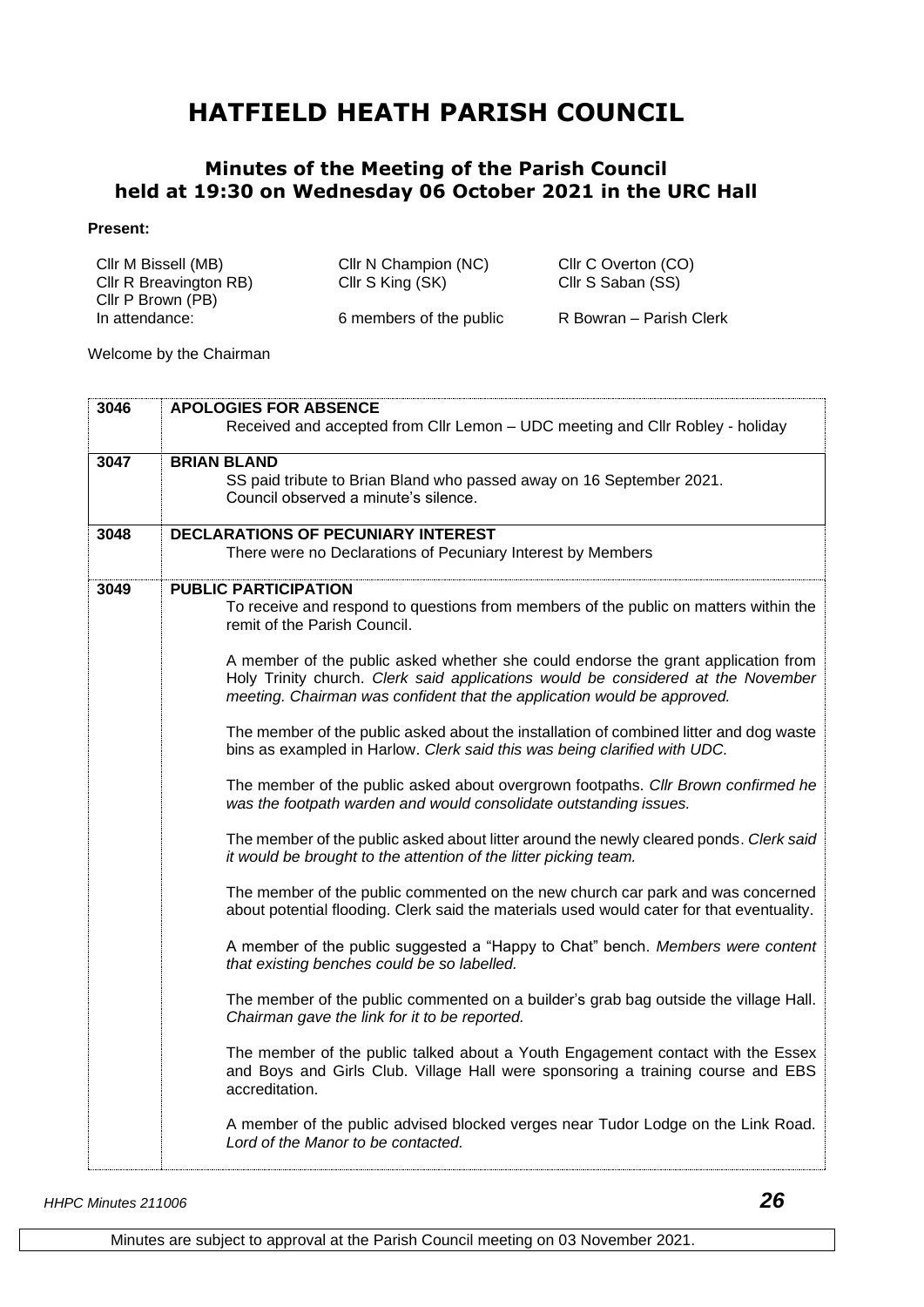|      | The member of the public commented on verge clearance and that it hadn't been done.<br>Chair reported that contractor will be contacted.                                                                                                                                                                                                                   |  |
|------|------------------------------------------------------------------------------------------------------------------------------------------------------------------------------------------------------------------------------------------------------------------------------------------------------------------------------------------------------------|--|
|      | A member of the public thanked the council on help wroth the new War Memorial on<br>Chelmsford Road. Chair asked that thanks be minuted to Mark Radcliffe and Steve<br>Foster and the Hatfield Regis Local History Society for their efforts in making this<br>come to pass. It was agreed that the US Flag be encased and kept for annual<br>remembrance. |  |
|      | A member of the public thanked the council for the ponds clearance and mentioned<br>that the Wildlife area needed to be cut this month to a length of a minimum of six inches.                                                                                                                                                                             |  |
|      | A member of the public asked if the proposed three-way meeting had been arranged<br>about the future lease of the village Hall. Clerk responded that the legal issues had<br>been reported previously and that the responsibility for the lease negotiations lay with<br>the Village Hall management committee.                                            |  |
| 3050 | <b>MINUTES OF MEETING</b>                                                                                                                                                                                                                                                                                                                                  |  |
|      | Resolved: With one amendment, to approve the minutes of the meeting of 01<br>September 2021 [prop Cllr Bissell; secd Cllr Champion; all in favour]<br>No matters arising from the minutes which were not included elsewhere on the agenda.                                                                                                                 |  |
| 3051 | REPORTS FROM COUNTY AND DISTRICT COUNCILLORS<br>The County and District Councillors were not present and there were no reports.                                                                                                                                                                                                                            |  |
| 3052 | <b>REPORT FROM OPEN MEETING</b>                                                                                                                                                                                                                                                                                                                            |  |
|      | Received: A report on the Open Meeting which was held on Saturday 11 September<br>2021. Action items placed on KTM.                                                                                                                                                                                                                                        |  |
| 3053 | <b>FINANCIAL REPORT</b>                                                                                                                                                                                                                                                                                                                                    |  |
|      | 1. Noted: Budget report to 22 September 2021<br>2. Noted: To note items of expenditure in September 2021 as approved by the Finance<br>Committee<br>3. Noted: To note conclusion of external audit for the year 2020-21.                                                                                                                                   |  |
| 3054 | <b>PLANNING MATTERS</b>                                                                                                                                                                                                                                                                                                                                    |  |
|      | <b>APPLICATIONS RECEIVED FROM THE LPA FOR CONSIDERATION</b>                                                                                                                                                                                                                                                                                                |  |
|      | proposed loft conversion with roof lights Tamarins 16 The Shaw Hatfield Heath<br>CM22 7DD :UTT/21/2869/CLP   HHPC Comment: No objection                                                                                                                                                                                                                    |  |
|      | Proposed change of use of part of agricultural storage to games room including the<br>removal of timber barn doors and changes to fenestration. Gibsons, Friars Lane<br>Hatfield Heath CM22 7AP : UTT/21/2834/FUL   HHPC Comment: No objection.                                                                                                            |  |
|      | Proposed white rendering to front, rear and side elevations. 17 Clipped Hedge<br>UTT/21/2780/HHF   HHPC Comment: No objection<br>Hatfield Heath CM22 7EG                                                                                                                                                                                                   |  |
|      | <b>DECISIONS MADE BY THE LPA FOR NOTING</b>                                                                                                                                                                                                                                                                                                                |  |
|      | Application to discharge condition 2 (Details of materials) attached to<br>UTT/21/0839/HHF Lyndhurst, The Heath, Hatfield Heath CM22 7AD Ref. No:<br>UTT/21/2703/DOC   Status: Discharge Conditions in Full                                                                                                                                                |  |
|      | Single Storey rear extension Crescent House, Matching Road, Hatfield Heath<br>Bishops Stortford CM22 7AJ Ref. No: UTT/21/2454/HHF   Status: Approved                                                                                                                                                                                                       |  |
|      | <b>PLANNING APPEALS</b>                                                                                                                                                                                                                                                                                                                                    |  |
|      |                                                                                                                                                                                                                                                                                                                                                            |  |
|      | Land East of Friars Lane, Erection of fence and formation of hard standing to allow all<br>year-round planting. APP/C15709/W/21/3276589                                                                                                                                                                                                                    |  |
|      | <b>ENFORCEMENT ISSUES</b>                                                                                                                                                                                                                                                                                                                                  |  |

*HHPC Minutes 211006 27*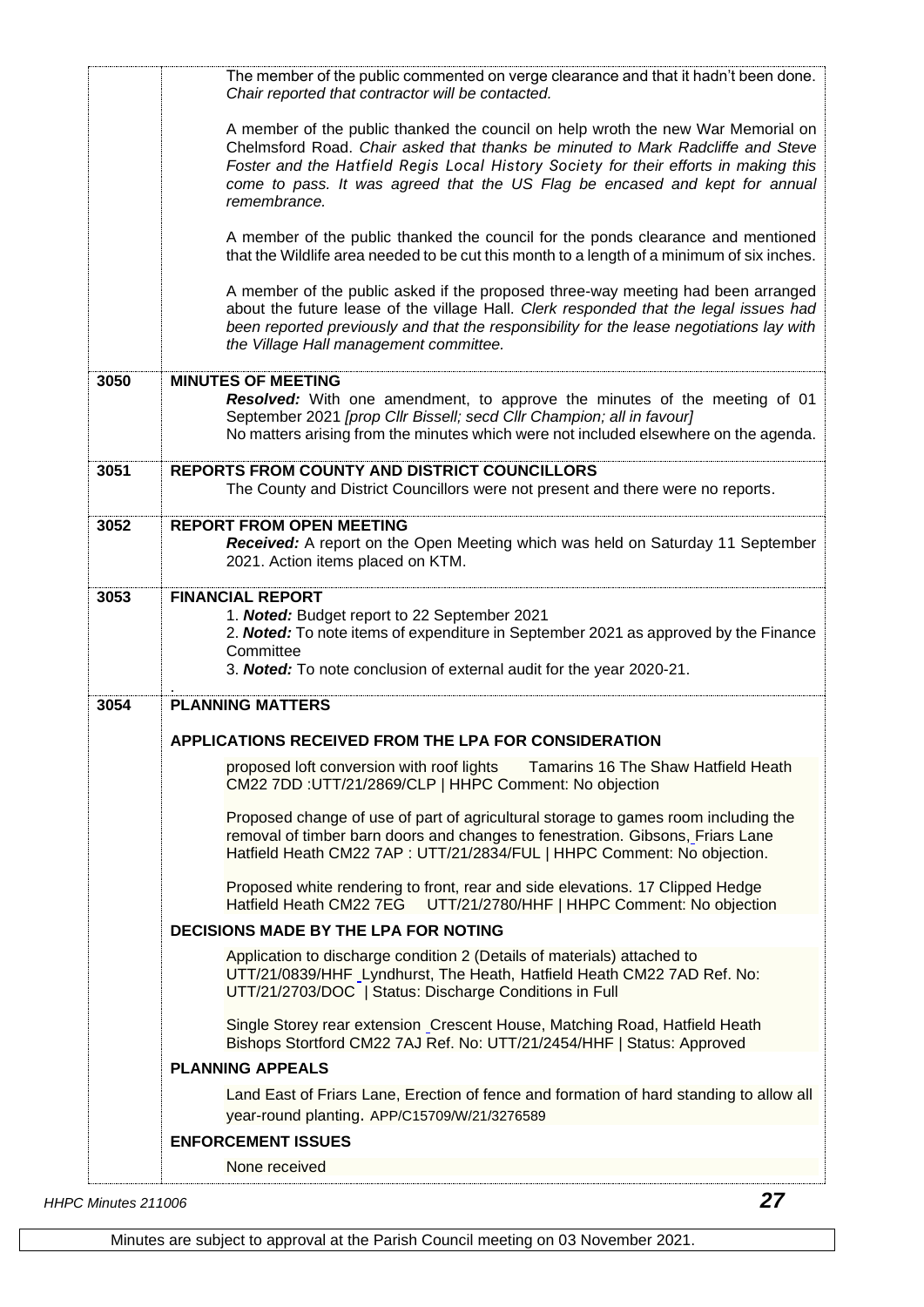| 3054 | <b>CLERK'S REPORT &amp; CORRESPONDENCE</b><br>Received and noted: Clerk's report and correspondence. In addition:<br>Emergency Plan. Solution is for published names and addresses not to appear on<br>website but only on confidential documents held by, say, the Clerk and two councillors.<br>Local police offering to attend future council meetings if requested to do so.<br>Contact by Ben Smeeden, tree officer UDC about identifiable sites for tree planting. |
|------|--------------------------------------------------------------------------------------------------------------------------------------------------------------------------------------------------------------------------------------------------------------------------------------------------------------------------------------------------------------------------------------------------------------------------------------------------------------------------|
| 3055 | <b>NOTES FROM USAG (Unsustainable Sites Action Group)</b><br>Received & noted: Notes from the meeting of USAG held on Thursday 02 September.<br>Received & noted: Notes from the meeting of USAG held on Tuesday 21 September.                                                                                                                                                                                                                                           |
| 3056 | <b>KEY TASK MONITOR</b><br><b>Noted:</b> The review and update of the Key Task Monitor.                                                                                                                                                                                                                                                                                                                                                                                  |
| 3057 | <b>VILLAGE GREEN</b><br>To note progress on various matters relating to the village green<br>Ragwort has been cleared from around Holy Trinity church.<br>٠<br>Ponds have been cleared by J Kenney.<br>$\bullet$<br>Meeting wit Peter May relating to contracts being executed.<br>$\bullet$                                                                                                                                                                             |
| 3058 | <b>PARKING MANAGEMENT AND CAR PARKS</b><br>To consider any matters relating to village car parks.<br>Church Car Park. Upgrade and extension have now been completed.<br>Confirmed by UDC that the car park to be constructed as part of the Hastoe<br>$\bullet$<br>development off Cox Ley will be maintained by the landowner.<br>Parking meters to be discussed at next meeting.<br>$\bullet$                                                                          |
| 3059 | <b>ALLOTMENT REPORT</b><br>To receive and note a report on the Allotments.<br>Rabbits still present. Fencing has been extended downwards by SK.<br>Lagging issue with leaking water tap. SK to replace.                                                                                                                                                                                                                                                                  |
| 3060 | PCSO's<br>To receive a report from NC concerning a Community Specials Briefing on 21<br>September given by Essex police. NC to progress to the next stage given general<br>approval by the council.                                                                                                                                                                                                                                                                      |
| 3061 | <b>HIGHWAYS MATTERS</b><br>To consider any matters relating to Highways, including:<br>Consideration of self-funding for SIDs (Speed Indicating Devices), to be included in<br>next year's draft budget.                                                                                                                                                                                                                                                                 |
| 3062 | <b>PLAYGROUND</b><br>To consider any matters relating to maintenance and risk management of the<br>playground.<br>Resurfacing completed.<br>$\bullet$<br>Gates have been rewelded and ply facing to be refreshed.<br>$\bullet$                                                                                                                                                                                                                                           |
| 3063 | <b>GRANTS FOR CLUBS AND SOCIETIES</b><br>To consider arrangements for making grants available for clubs and societies. To be<br>considered at November meeting.                                                                                                                                                                                                                                                                                                          |
| 3064 | <b>JUBILEE FESTIVAL</b><br>To consider arrangements for the holding of a Festival on 02, 03, 04 & 05 June 2022<br>to mark the Platinum Jubilee of HM The Queen. Contents Party on the Heath, Festival.<br>SS said committee had some ideas. How about a Queen's Jubilee Christmas Tree?<br>21:45 lighting of the beacon on 02 June.                                                                                                                                      |
| 3065 | <b>LOCAL PLAN</b><br>To consider any matters relating to the Local Plan and note receipt of draft interim<br>findings of the Retail Capacity Study.                                                                                                                                                                                                                                                                                                                      |

*HHPC Minutes 211006 28*